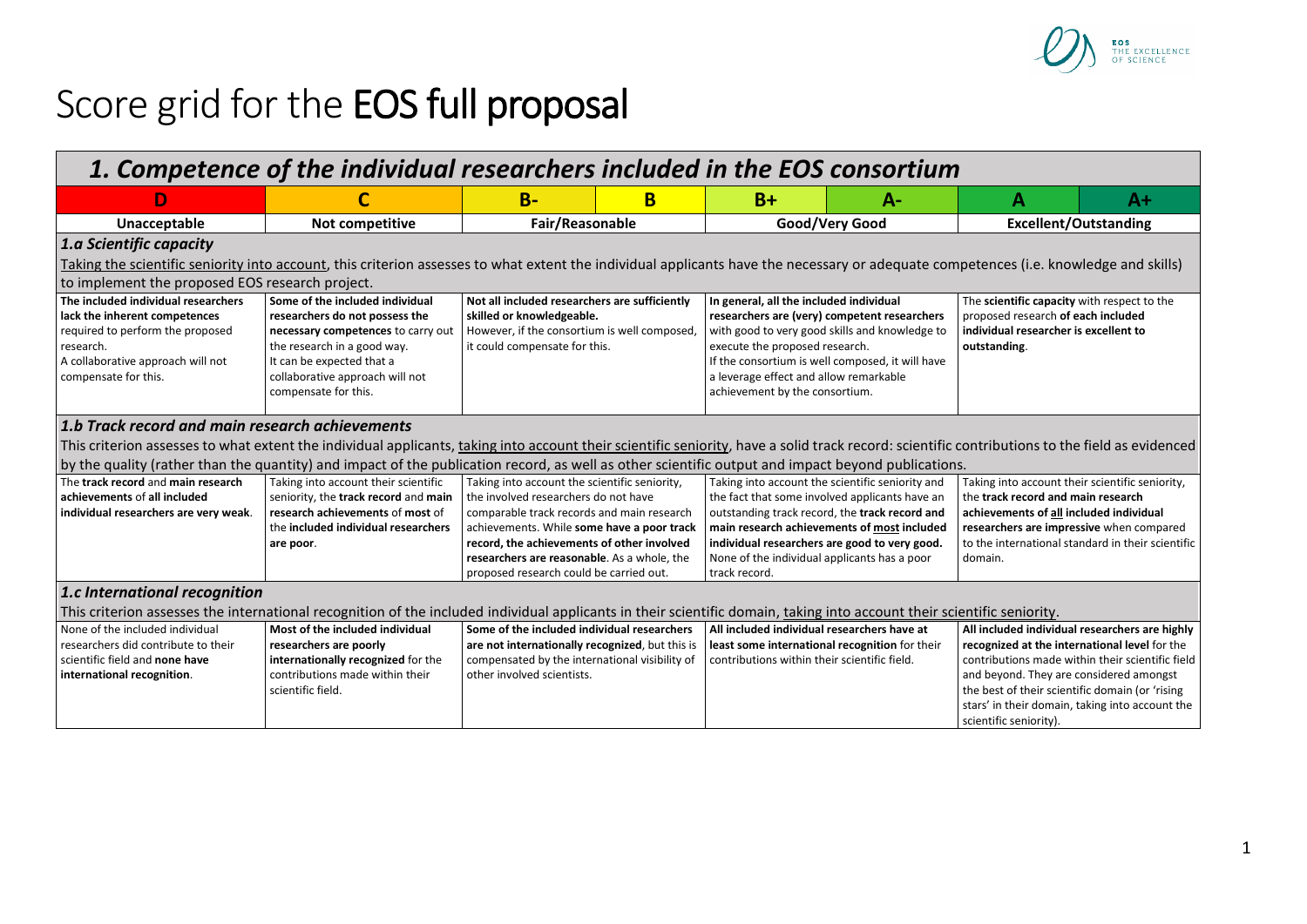

| D                                                   |                                                                                                                                                                                       | $B -$                                                | B | $B+$                                         | $A -$                                     | A                                               | $A+$                                                 |  |
|-----------------------------------------------------|---------------------------------------------------------------------------------------------------------------------------------------------------------------------------------------|------------------------------------------------------|---|----------------------------------------------|-------------------------------------------|-------------------------------------------------|------------------------------------------------------|--|
| Unacceptable                                        | Not competitive                                                                                                                                                                       | Fair/Reasonable                                      |   | Good/Very Good                               |                                           | <b>Excellent/Outstanding</b>                    |                                                      |  |
| 2.a Quality and originality of the research project |                                                                                                                                                                                       |                                                      |   |                                              |                                           |                                                 |                                                      |  |
|                                                     | With regard to the state-of-the-art, is the proposed research idea clear, innovative, original and timely? To what extent will the EOS project generate knowledge that contributes to |                                                      |   |                                              |                                           |                                                 |                                                      |  |
| the state-of-the-art?                               |                                                                                                                                                                                       |                                                      |   |                                              |                                           |                                                 |                                                      |  |
| It is poorly written, unclear and/or                | The full proposal is unclear or contains                                                                                                                                              | The full proposal is reasonably clear and does       |   | The full proposal is well-written and        |                                           | The project is well-written, timely and         |                                                      |  |
| contains mistakes/conceptual                        | some mistakes/conceptual                                                                                                                                                              | not contain mistakes/conceptual                      |   | clear.                                       |                                           | addresses important challenges. It is unique,   |                                                      |  |
| misunderstandings.                                  | misunderstandings.                                                                                                                                                                    | misunderstandings. Some aspects of project           |   | The targeted research goals are timely,      |                                           |                                                 | extremely original, and it distinguishes itself in   |  |
| AND/OR                                              | AND/OR                                                                                                                                                                                | are original.                                        |   | innovative and original. The project is      |                                           |                                                 | an outstanding manner from ongoing research          |  |
| The targeted research goals are not                 | The targeted research goals are not very                                                                                                                                              | BUT Although the project displays some               |   | characterized by a (very) good level of      |                                           | efforts at the international level. It is a     |                                                      |  |
| original at all, the project does not               | original and their innovative character is                                                                                                                                            | substantial risks or challenges inherent to          |   | scientific risk and challenges inherent to   |                                           |                                                 | pioneering project based on a ground-breaking        |  |
| build upon the international state-of-              | limited.                                                                                                                                                                              | inventive fundamental research, most of the          |   | inventive fundamental research. The          |                                           | rationale and challenging objectives that go    |                                                      |  |
| the-art.                                            | AND/OR                                                                                                                                                                                | project remains rather safe. The targeted            |   | scientific objectives offer a substantial    |                                           | beyond the state-of-the-art. Despite the high   |                                                      |  |
| AND/OR                                              | The project displays almost no scientific                                                                                                                                             | research goals are primarily incremental             |   | added value relative to the state of the     |                                           |                                                 | level of scientific risks or challenges, the project |  |
| The project does not contain real                   | risks and challenges inherent to inventive                                                                                                                                            | according to the current state-of-the-art.           |   | art. The rationale is strong, the            |                                           |                                                 | has a very high potential to <b>generate</b>         |  |
| scientific risks or challenges inherent             | fundamental research, making the                                                                                                                                                      | AND/OR                                               |   | hypothesis is clear and both build upon      |                                           |                                                 | knowledge that goes well beyond the state-of-        |  |
| to inventive fundamental research at                | project a safe bet. The planned research                                                                                                                                              | The rationale and hypothesis are present,            |   | the international state-of-the-art in a      |                                           |                                                 | the-art thereby setting new standards within         |  |
| all. The proposed research has been                 | activities will not result in much added                                                                                                                                              | however, not sufficiently convincing.                |   |                                              | sound manner (leap of knowledge). It is a | the field.                                      |                                                      |  |
| studied before and will as such not                 | value for the domain, but are rather a                                                                                                                                                |                                                      |   | challenging project.                         |                                           |                                                 |                                                      |  |
| offer any added value to the state-                 | iterative with respect to the                                                                                                                                                         |                                                      |   |                                              |                                           |                                                 |                                                      |  |
| of-the-art.                                         | international state-of-the-art.                                                                                                                                                       |                                                      |   |                                              |                                           |                                                 |                                                      |  |
| AND/OR                                              | AND/OR                                                                                                                                                                                |                                                      |   |                                              |                                           |                                                 |                                                      |  |
| The rationale and hypothesis are                    | The rationale and hypothesis are                                                                                                                                                      |                                                      |   |                                              |                                           |                                                 |                                                      |  |
| completely lacking.                                 | somehow lacking and/or rather weak.                                                                                                                                                   |                                                      |   |                                              |                                           |                                                 |                                                      |  |
|                                                     | 2.b Quality of the research approach and feasibility of the project                                                                                                                   |                                                      |   |                                              |                                           |                                                 |                                                      |  |
|                                                     | An EOS proposal must be scientifically challenging and nonetheless feasible. Is the research and methodological approach relevant, efficient and effective to reach the scientific    |                                                      |   |                                              |                                           |                                                 |                                                      |  |
|                                                     | goals? Does the EOS full proposal propose to use state-of-the-art methodology? Is the proposed scientific approach feasible?                                                          |                                                      |   |                                              |                                           |                                                 |                                                      |  |
| The research approach and/or key                    | The research approach is poorly                                                                                                                                                       | The research approach seems reasonable BUT           |   | The research approach is well-               |                                           |                                                 | The research approach is very convincing.            |  |
| methodology is lacking.                             | described.                                                                                                                                                                            | lacks key elements and contains some                 |   | elaborated. The proposed methodology         |                                           |                                                 | Based on the international standards, the            |  |
| AND/OR                                              | AND/OR                                                                                                                                                                                | shortcomings in the research and/or                  |   | is relevant and suitable to reach the        |                                           | proposed methodology is the most relevant,      |                                                      |  |
| The proposed research approach,                     | Most of the methodological aspects are                                                                                                                                                | methodological approach. The feasibility of the      |   | targeted scientific objectives, resulting in |                                           | efficient and effective to reach the scientific |                                                      |  |
| and/or methodology are not                          | not suited to execute the proposed                                                                                                                                                    | project is as such hard to judge or doubtful.        |   | a feasible project.                          |                                           | goals. The methodology is considered state-of   |                                                      |  |
| adequate at all to execute the                      | research. Reaching the proposed                                                                                                                                                       | AND/OR                                               |   | There are no significant gaps or             |                                           | the-art state-of-the art or beyond in the       |                                                      |  |
| proposed research.                                  | research goal(s) is as such not feasible.                                                                                                                                             | The methodological choices could have been           |   | shortcomings in the proposed research        |                                           |                                                 | domain. Research risks are thoroughly                |  |
| AND/OR                                              | AND/OR                                                                                                                                                                                | more innovative compared to the state-of-the-        |   | approach and methodology. Some               |                                           |                                                 | identified and the project proposes a carefully      |  |
| The project is not focussed and/or                  | The feasibility and/or focus raises                                                                                                                                                   | art.                                                 |   | aspects are (very) innovative from a         |                                           |                                                 | designed alternative research strategies/fall        |  |
| not feasible at all, because e.g. it                | concerns.                                                                                                                                                                             | AND/OR The project is feasible, but could have       |   | methodological standpoint and                |                                           |                                                 | back options. There is an excellent focus and it     |  |
| involves too many planned activities                |                                                                                                                                                                                       | been more focussed. As a result, it is likely that   |   | compared to the state-of-the-art. A risk     |                                           |                                                 | is feasible within the 4-year time frame.            |  |
| (too broad).                                        |                                                                                                                                                                                       | the scientific goals will only be partially reached. |   | mitigation strategy is present. There is a   |                                           |                                                 |                                                      |  |
|                                                     |                                                                                                                                                                                       |                                                      |   | (very) good focus and it is feasible within  |                                           |                                                 |                                                      |  |
|                                                     |                                                                                                                                                                                       |                                                      |   | the 4-year time period.                      |                                           |                                                 |                                                      |  |